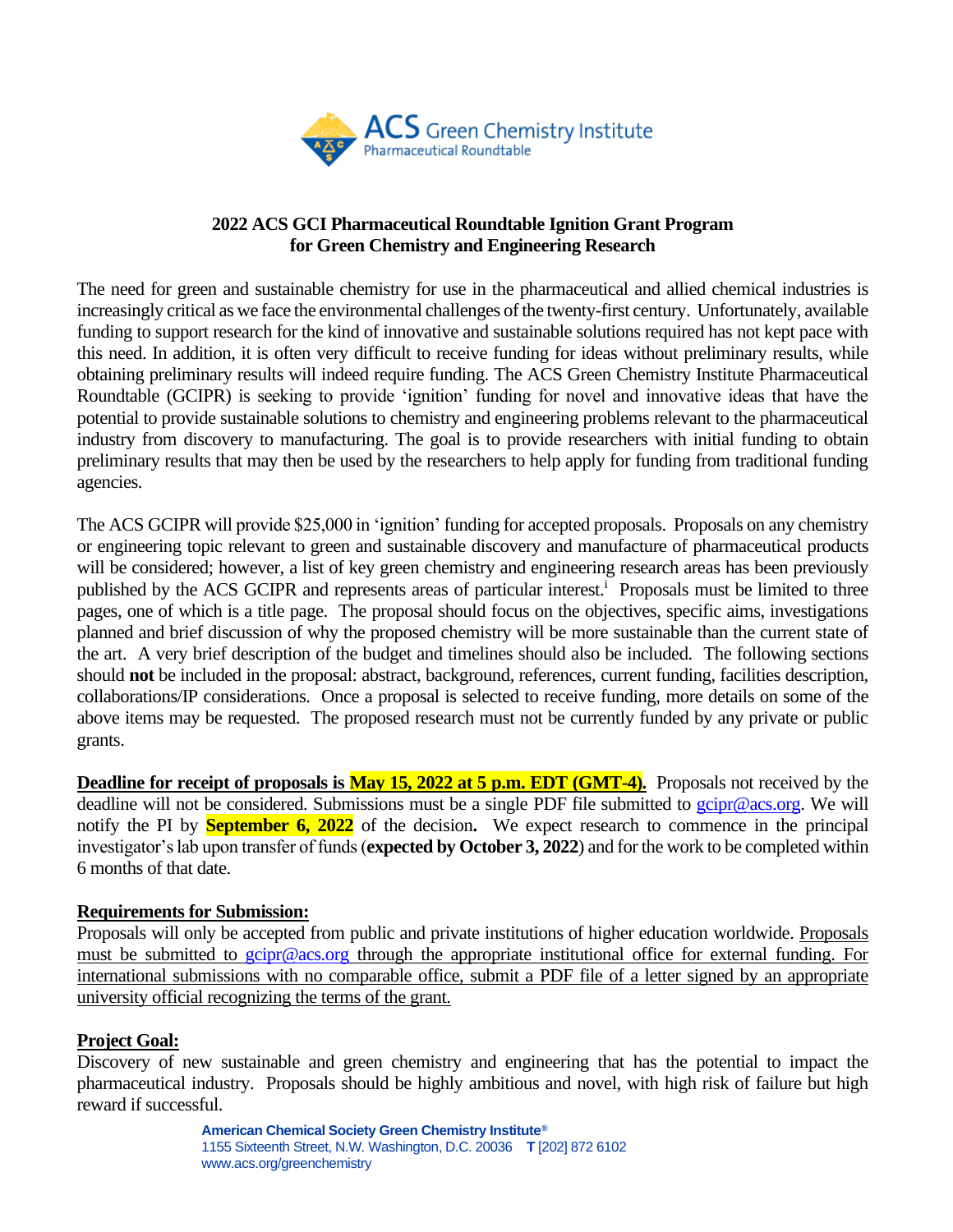# **Project Timeline:**

It is expected that research will be completed within 6 months of the award.

# **Proposal Format:**

A maximum of 3 pages, as described below, plus CVs is requested. All of the information below must be submitted as a single PDF file. All components described in sections A, B, and C must be included in the same PDF file to assure the proposal is reviewed in its entirety.

- A) Title Page (*1 page, 12 pt font, 1-inch margins*)
	- 1. Project Title
	- 2. Principal Investigator
	- 3. Title / Position(s)
	- 4. Telephone Number(s)
	- 5. Fax Number(s)
	- 6. Postal Mailing Address
	- 7. E-Mail Address
	- 8. Research Group website
- B) Proposed Plan of Work *(2 pages, 12 pt font, 1-inch margins)* 
	- 1. Objectives: Briefly state the project objectives
	- 2. Project Approach: Include specific aims and investigations planned
	- 3. Discussion of work's potential impact on sustainability
	- 4. Brief overview of budget and timeline.
- C) Curriculum Vitae: Please submit a two-page CV of all project team members. (Does not count toward your page limit.)

Any proposals selected for funding will then be required to submit the following:

- 1. Detailed Project Timeline
- 2. Detailed Estimated Budget: The total amount requested would include all direct costs, student assistantships, etc. The total award is limited to \$25,000 for a grant period of up to 6 months.
	- a. Institutional overhead costs (indirect costs) are prohibited.
	- b. Post-doctoral associate salary and benefits are supported.
	- c. Student stipend and benefits are supported. Proposals for support of advanced graduate students are highly favoured.
	- d. PI salary supplements will not be supported.
	- e. Laboratory supplies and instrument use charges are supported.
	- f. No funds may be allocated for travel, equipment purchase or repair, or administrative support.
- 3. Current funding list for the PI including title of grant award, agency, award amount and duration.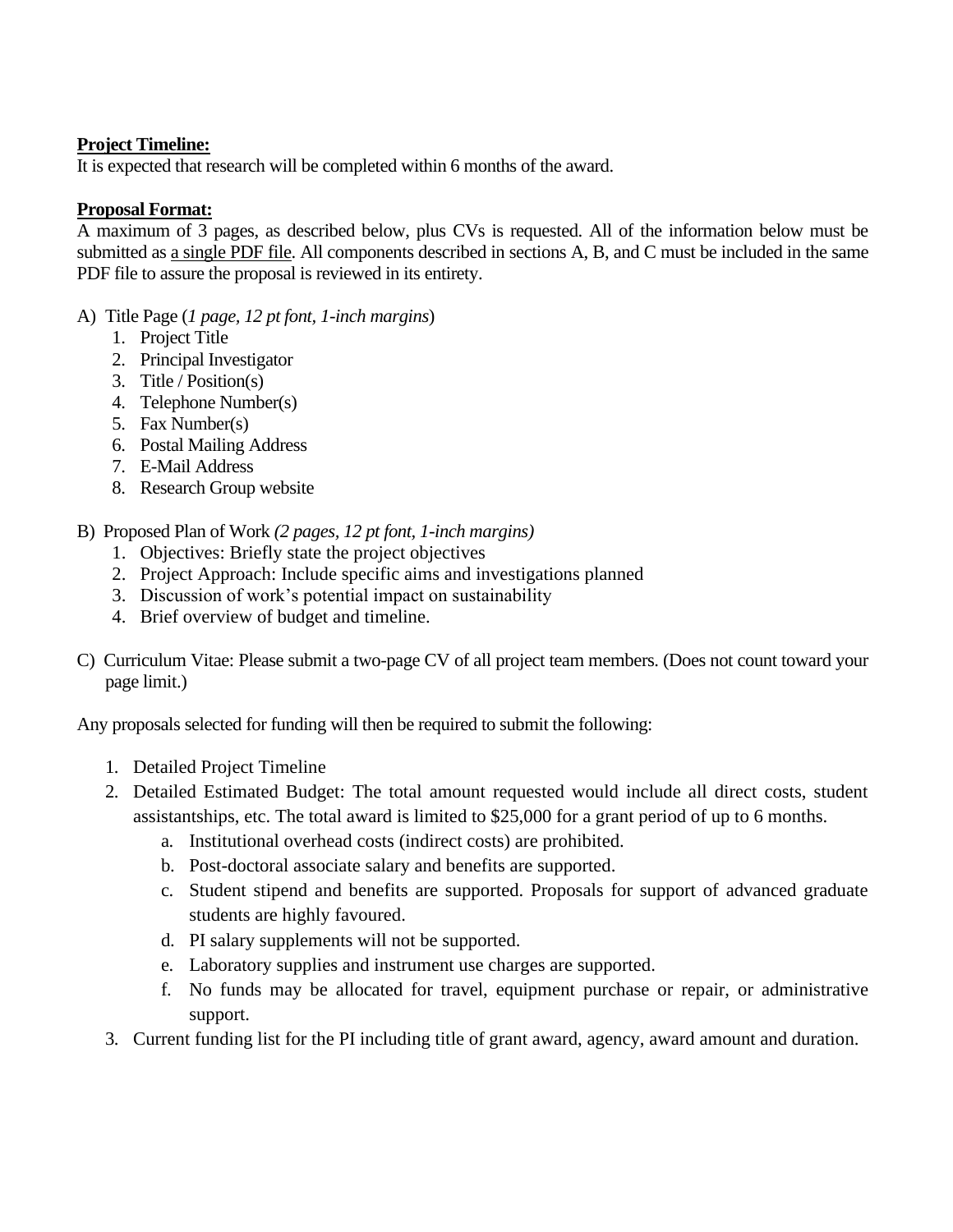4. Listing of any existing background intellectual property and/or collaborations that might limit the freedom to operate any of the results arising from any research funded by ACS GCIPR.

# **Report Requirements/Additional Grants:**

- A final comprehensive report including research outcomes and final budget is due one month after the end of the grant period.
	- $\circ$  The report must be submitted as a PDF file to [gcipr@acs.org.](mailto:gcipr@acs.org) The report will be shared with the member companies of the Roundtable.
	- o If the research program is successful, the PI will be strongly encouraged to use the preliminary results to apply for larger research grants from traditional institutions. The PI may also apply for future funding from the ACS GCIPR but there is no guarantee of follow-on funding. The ACS GCIPR should be notified of any funding obtained by the PI based upon the preliminary results obtained through this ignition grant program.

## **Intellectual Property, Publication Acknowledgement, and Terms of the Grant:**

- The primary purpose of this grant is to publish research results and make information publicly available.
- Every patent, United States or foreign, that results from research funded (in part or in its entirety) by the ACS GCIPR Research Grant shall be immediately dedicated to the public, royalty free.
- Each publication prepared in connection with an ACS GCIPR Grant shall make acknowledgement in the following manner: "This manuscript was developed with the support of the American Chemical Society Green Chemistry Institute Pharmaceutical Roundtable [\(https://www.acsgcipr.org\)](https://www.acsgcipr.org/). The ACS GCI is a notfor-profit organization whose mission is to catalyze and enable the implementation of green and sustainable chemistry and engineering throughout the global chemistry enterprise and across the Society. The ACS GCI Pharmaceutical Roundtable is composed of pharmaceutical and biotechnology companies and was established to encourage innovation while catalyzing the integration of green chemistry and green engineering in the pharmaceutical industry. The activities of the Roundtable reflect its members' shared belief that the pursuit of green chemistry and engineering is imperative for business and environmental sustainability."
- Acceptance of an ACS GCIPR Research Grant will be conditional upon agreement by the grantee institution that in the event the PI is unable for any reason to conduct the research proposed, the funds, if previously paid by the Roundtable, will, upon demand, be returned in full to the Roundtable. Further, in the event the PI is unable for any reason to continue with the research after it has commenced, this grant will be terminated forthwith and the unexpended and unencumbered balance of any funds theretofore advanced shall be returned to the Roundtable.
- The grantee institution, by acceptance of this grant, provides assurance that support normally provided by the institution for research of the faculty member will not be diminished.

## **For additional information:**

Website: [www.acsgcipr.org](http://www.acsgcipr.org/)Email: [gcipr@acs.org](mailto:gcipr@acs.org)

<sup>i</sup> Bryan, M. C.; Dunn, P. J.; Entwistle, D.; Gallou, F.; Koenig, S. G.; Hayler, J. D.; Hickey, M. R.; Hughes, S., Kopach, M. E.; Moine, G.; Richardson, P.; Roschangar, F.; Steven, A.; Weiberth, F. J. [Key Green Chemistry research areas from a pharmaceutical manufacturers' perspective revisited.](https://doi.org/10.1039/C8GC01276H) *Green Chem.*, **2018**, *20*, 5082-5103. **DOI:** 10.1039/C8GC01276H